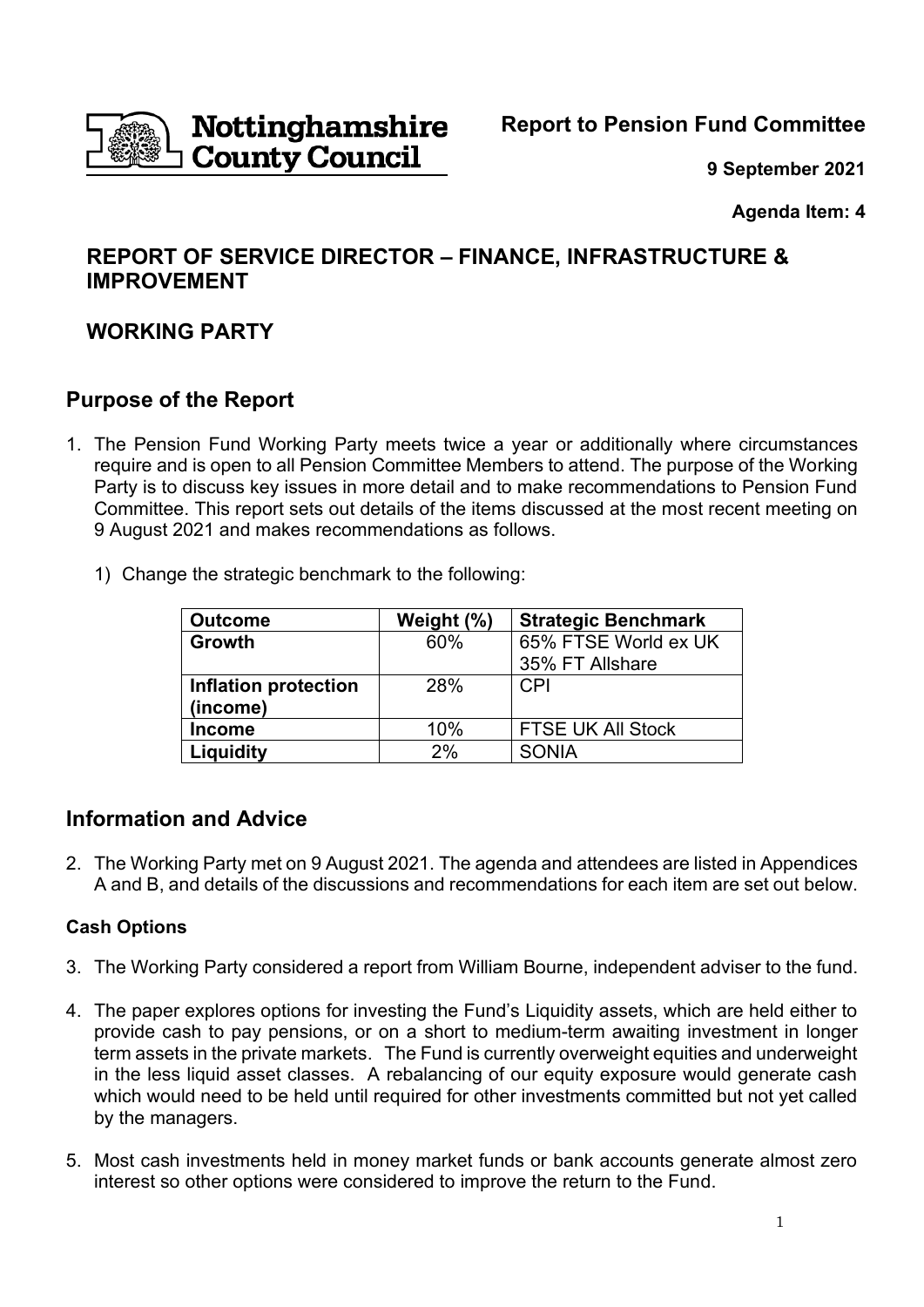6. The options were discussed by the working party and the indicative proposal made by the independent adviser was accepted. This gives a range of investments to deliver some return whilst minimising risk.

| 1 U.VIV 1<br>. . <i>.</i><br><b>Vehicle</b> | <b>Indicative</b><br><b>Allocation</b><br>$(\text{Emn})$ | %    | <b>Estimated</b><br><b>Income</b><br>(bps) |
|---------------------------------------------|----------------------------------------------------------|------|--------------------------------------------|
| (LGPS<br>Short dated<br>gilts<br>Central)   | 130                                                      | 37%  | 8                                          |
| Aegon corp bond mandate                     | 130                                                      | 37%  | 85                                         |
| <b>Listed Private Equity vehicles</b>       | 40                                                       | 11%  | 100                                        |
| Listed Infrastructure vehicles              | 30                                                       | 9%   | 400                                        |
| Listed Real Estate vehicles                 | 20                                                       | 6%   | 400                                        |
| <b>TOTAL</b>                                | 350                                                      | 100% | 1.00%                                      |

#### **Table 1 - Proposal**

7. The investment of assets within the Strategic Asset Allocation set by the committee is an operational decision delegated to officers so there is no recommendation for decision.

#### **Benchmark Indices**

- 8. The Working Party next considered a further paper from William Bourne. The paper reviewed the various benchmarks and targets used to monitor the Fund's asset performance over time to clarify for the Committee the different purposes they serve. A detailed discussion took place.
- 9. An update to the strategic benchmark was proposed to reflect recent changes in the equity allocation and suggested improvements in some constituents. Those asset classes which are mainly there to provide inflation protection will now be measured against CPI. Liquid assets will now be measured against SONIA (the Bank of England's Sterling Overnight Index Average) which is the recommended replacement to LIBOR (from which the previous index LIBID is derived).

#### **Responsible Investment training**

9. Responsible investment training was provided by LGPS Central and generated much Member discussion. The presentation looked at the evolution of responsible investment over more than a century and the possible different approaches to responsible investment which can be taken. There was a particular focus on engagement and voting and the responsible investment approach at LGPS Central and a section on the Climate Risk Monitoring Service.

# **Statutory and Policy Implications**

10.This report has been compiled after consideration of implications in respect of finance, the public sector equality duty, human resources, crime and disorder, human rights, the safeguarding of children, sustainability and the environment and those using the service and where such implications are material they are described below. Appropriate consultation has been undertaken and advice sought on these issues as required.